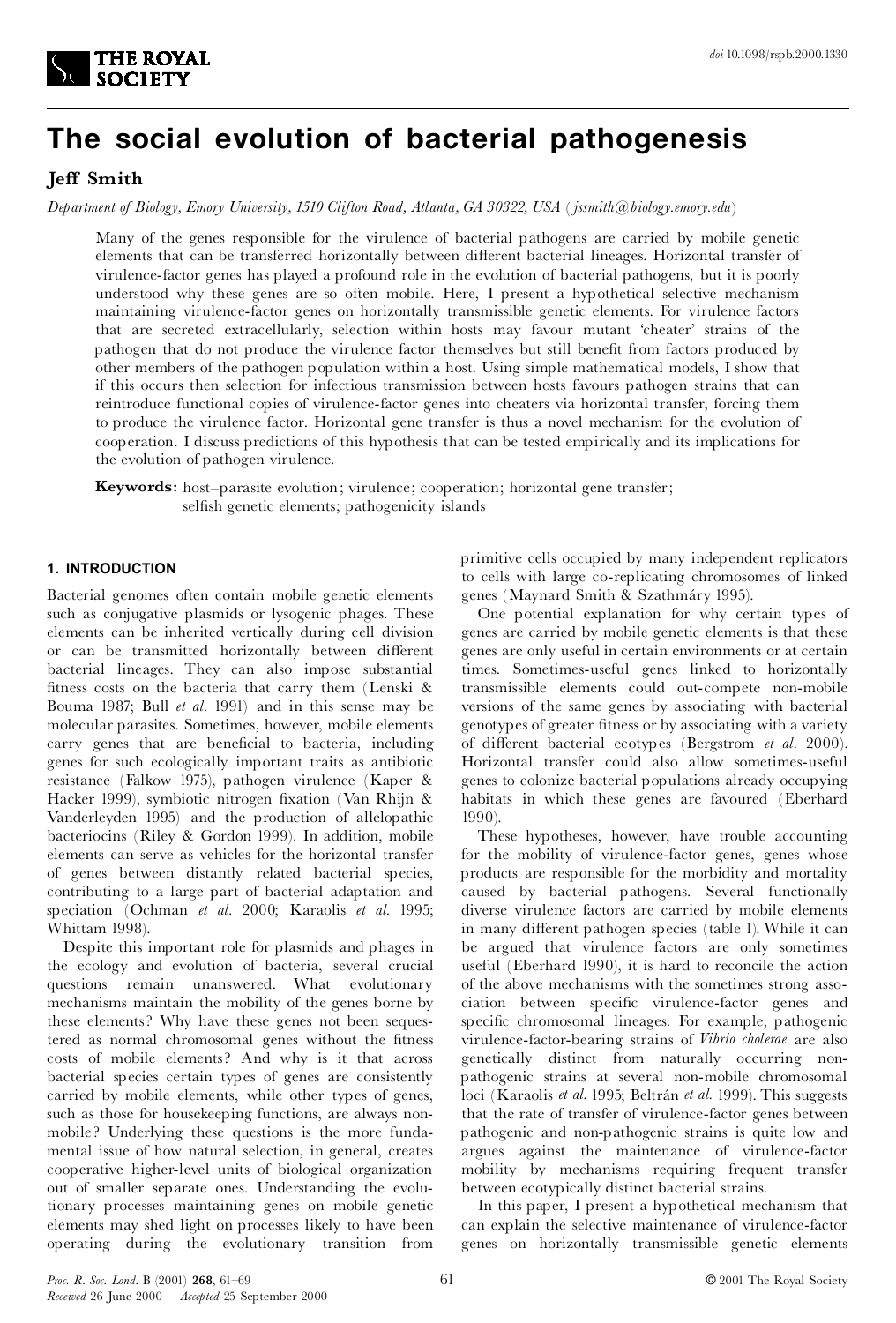| pathogen                               | virulence factor                  | secreted? | genetic element                  | reference                                           |
|----------------------------------------|-----------------------------------|-----------|----------------------------------|-----------------------------------------------------|
| Vibrio cholerae                        | cholera toxin                     | yes       | phage $CTX\Phi$                  | Waldor & Mekalanos 1996                             |
|                                        | toxin coregulated pilus           | no        | phage VPI $\Phi$                 | Karaolis et al. 1999                                |
| Enterotoxigenic<br>Escherichia coli    | LT and ST toxins                  | yes       | Entplasmids                      | Smith & Halls 1968                                  |
|                                        | CFA pili                          | no        | Ent plasmids                     | Murray et al. 1983                                  |
| Enterohaemorrhagic<br>Escherichia coli | shiga toxins                      | yes       | phages H19B, 933W                | O'Brien et al. 1984                                 |
| Salmonella enterica                    | $\textit{spv}$ gene products      | ves       | pSLT virulence plasmid           | Ahmer et al. 1999                                   |
|                                        | SopE type III effector<br>protein | yes       | phage $\text{Sop}\,\text{E}\Phi$ | Mirold et al. 1999                                  |
|                                        | superoxide dismutase SodC         | no        | phage Gifsy-2                    | Figueroa-Bossi & Bossi 1999                         |
| Corynybacterium dip theriae            | dip theria toxin                  | yes       | phage $\beta$                    | Groman 1953                                         |
| group A streptococci                   | pyrogenic exotoxin A              | yes       | phage T <sub>12</sub>            | Johnson & Schlievert 1984;<br>Weeks & Ferretti 1984 |
| Staphylococcus aureus                  | enterotoxin A,<br>staphylokinase  | yes       | phages PS42-D, $\Phi$ 13         | Betley & Mekalanos 1985;<br>Winkler et al. 1965     |
| Agrobacterium tumefasciens             | tumour-inducing DNA               | yes       | Tiplasmids                       | Van Larebeke et al. 1975                            |
| Pseudomonas aeruginosa                 | cytotoxin                         | yes       | phage $\Phi$ CTX                 | Hayashi et al. 1990                                 |
| Pseudomonas syringae                   | coronatine phytotoxin             | yes       | COR plasmids                     | Bender et al. 1989                                  |
| <b>Bacillus thuringensis</b>           | $\delta$ -endotoxin               | no        | pXOplasmids                      | González et al. 1982                                |

Table 1. *Examples of bacterial pathogens with horizontally transmissible virulence factors*



Figure 1. Cheater hypothesis for maintenance of virulence-factor genes on horizontally transmissible elements. (*a*) Pathogenic bacteria (shown in grey) produce an extracellular virulence factor (black dots). (*b*) Mutant cheaters (shown in white) that do not produce the virulence factor can be complemented extracellularly. (*c*) Cheaters increase in frequency because they do not pay the metabolic cost of producing the virulence factor. (*d* ) Horizontal transfer (shown here as conjugation) reintroduces functioning virulence-factor genes to cheaters and (*e*) converts them into producers of the virulence factor.

despite low levels of transfer between different chromosomal lineages. I illustrate this hypothesis using simple mathematical models of the population dynamics of bacterial pathogens within and between hosts, discuss how the hypothesis can be tested with simple laboratory experiments, and discuss its implications for the evolution of pathogen virulence and the evolution of cooperative social behaviour.

#### **(a)** *Overview of the hypothesis*

The hypothesis is shown schematically in figure 1. If those genes whose products we recognize as virulence factors have evolved to aid bacteria in pathogenic life, their effect must be to increase the pathogen's net rate of infectious transmission. Virulence factors may do this by helping pathogens colonize susceptible hosts, obtain resources and multiply within the host, evade the host's defences or disperse to colonize new hosts. Many virulence factors, however, are secreted by bacteria into their extracellular environment (table 1). The transmission benefits of virulence factors that act extracellularly are potentially available to members of a

pathogen population within a host other than those that originally produced the factor. In this case, a rare mutant 'cheater' strain that does not produce the factor, thereby avoiding the metabolic cost of virulence-factor production, can be complemented extracellularly by other members of the population within a host and can increase in frequency over the course of an infection. If pathogens compete for resources within a host, then the ascent of cheaters will reduce infectious transmission of the virulence-factor-p roducing strain. Such a strain could recover infectiousness lost to cheaters, however, if it could reintroduce functional versions of the virulencefactor genes into cheaters via horizontal transfer and convert them into producers. I propose that virulencefactor genes might be maintained on horizontally transmissible genetic elements by between-host selection to prevent cheating.

# **2. MODEL AND RESULTS**

To illustrate and formalize the above arguments, I use a simple mathematical model describing the within-host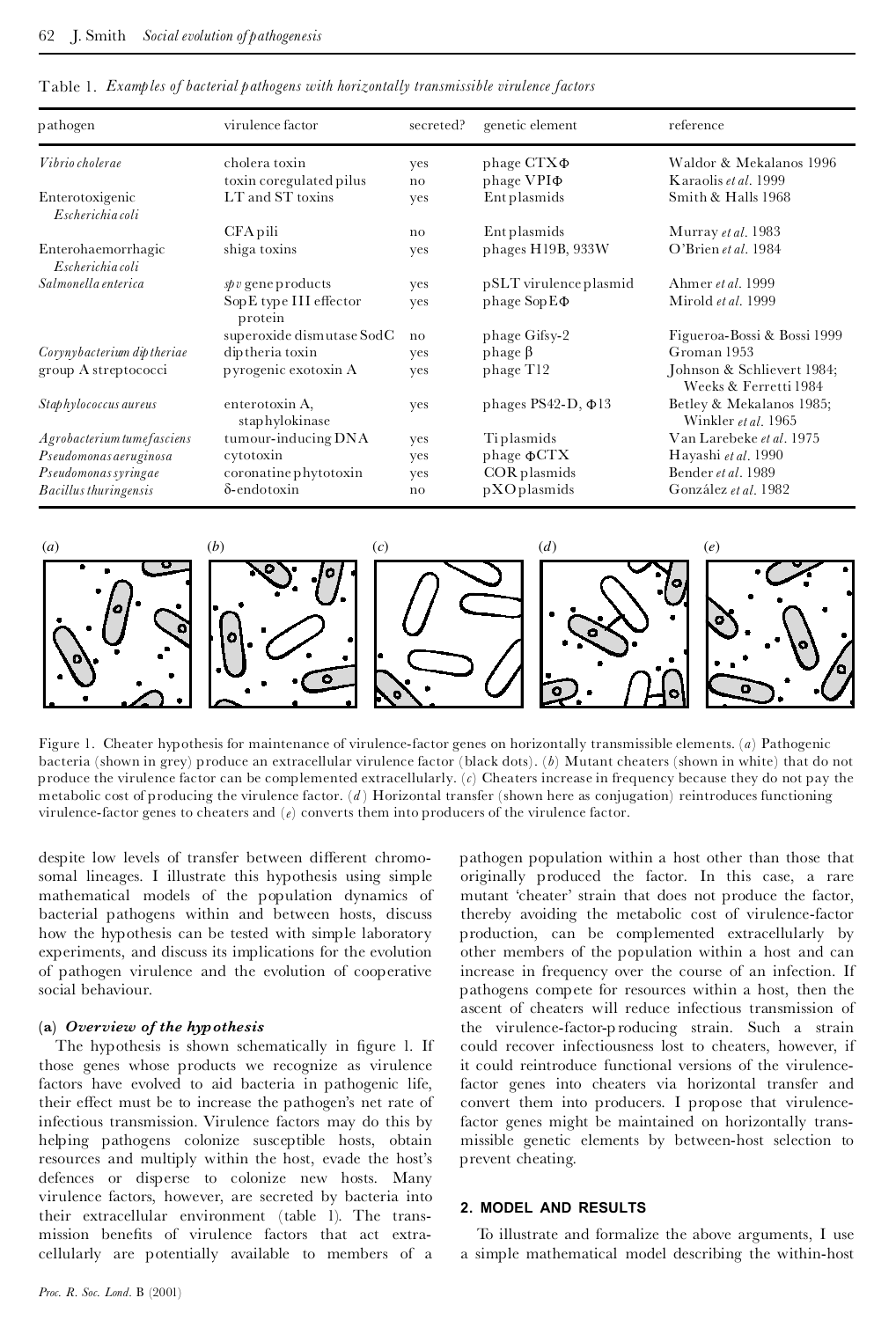population dynamics of a rapidly reproducing bacterial pathogen that is eventually cleared by the host immune response (modified from Antia *et al.* (1994)). This model is not meant to realistically describe the quantitative details of the life cycle of any specific pathogen. Instead, it is meant to make sure that somewhat vague ideas of fitness and benefit can be translated into systematic changes in the frequencies of alleles in populations due to the differential survival and reproduction of their carriers. I consider the special case in which a virulence factor increases pathogen reproduction within a host by making available some limiting nutrient, as in, for example, liberation of iron by *Escherichia coli* a-haemolysin (Waalwijk *et al.* 1983). I show that horizontal transfer of such virulence-factor genes increases infectious transmission of a virulence-factor-p roducing strain under conditions favourable to cheaters.

#### **(a)** *Within-host population dynamics*

I first consider the case with no horizontal transfer. In the model, the pathogen population within a host consists of two strains, one that produces an extracellular virulence factor and another that does not produce the factor but is otherwise identical. The population size of the virulence-factor-producing strain at a time *t* since infection is *P*(*t*) and that of the non-producing cheater strain is *C*(*t*). The total pathogen population is  $\mathcal{N}(t) = P(t) + C(t)$  and the frequency of the producer strain is  $Q_t(t) = P(t)/\mathcal{N}(t)$ . Cheaters are assumed to be present in the pathogen population at the time of infection at some low frequency  $(1 Q_0$  due to mutation or co-transmission from the previous host. Throughout this paper I use the subscript zero to indicate a variable's value at  $t = 0$ .

Rather than explicitly tracking the extracellular concentrations of virulence factor and limiting nutrient, the factor's effect can be simplified to an increase  $b$  in the exponential reproductive rate of both producer and cheater strains from a basal rate, *r*. If  $r < 0$ , the virulence factor is necessary for growth within a host. Because both pathogen strains can consume the nutrient, the effects of the virulence factor are diluted by the presence of cheaters such that the increase in growth rate is proportional to the frequency of the producing strain (see Appendix A). The benefits of the virulence factor are assumed to be shared equally among all members of the pathogen population but the producing strain pays a metabolic cost such that its reproductive rate is reduced by an amount  $c$  relative to cheaters. The virulence factor is assumed to confer a net benefit in the absence of cheaters, such that  $b > c$ .

The strength of the host's inducible immune response, measured, for example, by the number of activated macrophages and pathogen-specific B and T cells, is  $I(t)$ . Pathogens are removed by the immune response with a specific killing rate  $k$ . The immune response proliferates in proportion to the total pathogen density with saturating kinetics at maximum rate  $\rho$ . The pathogen density at which the immune response proliferates at half maximum is  $\phi$ . Decay of the immune response in the absence of the pathogen is assumed to be slow relative to the length of infection and so is not included here. This form for the immune response is a simple way of controlling the pathogen population but its specific details do not affect the main results.



Figure 2. Within-host population dynamics of bacterial pathogens with and without horizontal transfer of virulence-factor genes. (*a*) Horizontal-transfer rate  $\beta = 0$ . (*b*)  $\beta = 2 \times 10^{-7}$ . Solid line, virulence-factor-producing strain in the absence of cheaters; dashed line, producer strain when cheaters are present; dotted line, cheater strain. Arrows indicate  $t_{\mu}$ ,  $t_{\text{max}}$  and  $t_{\beta N}$  (see § 2(b,c) and equations (A6), (A8) and (A9)). For simplicity, populations are measured in units of their initial densities, so that  $\mathcal{N}_0 = \mathcal{I}_0 = 1$ . Other parameters are as follows:  $r = 0.5$ ,  $b = 2.7$ ,  $c = 1.2$ ,  $k = 10^{-3}$ ,  $\rho = 1.0$ ,  $\phi = 10^3$  and  $(1 - Q_0) = 5 \times 10^{-5}$ .

With these assumptions, the dynamics of pathogen density and immune response are described by the equations

$$
dP/dt = (r + bQ - c)P - kIP,
$$
\n(1)

$$
dC/dt = (r + bQ)C - kIC,
$$
\n(2)

$$
dI/dt = \rho I N / (\mathcal{N} + \phi). \tag{3}
$$

The initial size of the pathogen population is assumed to be much smaller than that which stimulates the immune system, such that  $N_0 \ll \phi$ . The producer strain's maximum reproductive rate,  $(r+b-c)$ , and the immune proliferation rate,  $\rho$ , are assumed to be similar to within an order of magnitude (Antia *et al.* 1994). The host is assumed to be immunologically naive such that immuneinduced pathogen mortality is initially small and  $kI_0 \ll (r + b - c)$ .

Figure 2*a* shows an example of the population dynamics of infection under this model. In the absence of cheaters, the virulence-factor-p roducing strain reproduces exponentially for a time until it is eventually cleared by the host immune response. Cheaters, when initially present as a minority subpopulation, increase in frequency as the infection progresses because they benefit from the effects of the extracellular virulence factor without incurring the metabolic cost of its production. As cheaters become common, they dilute the benefits of the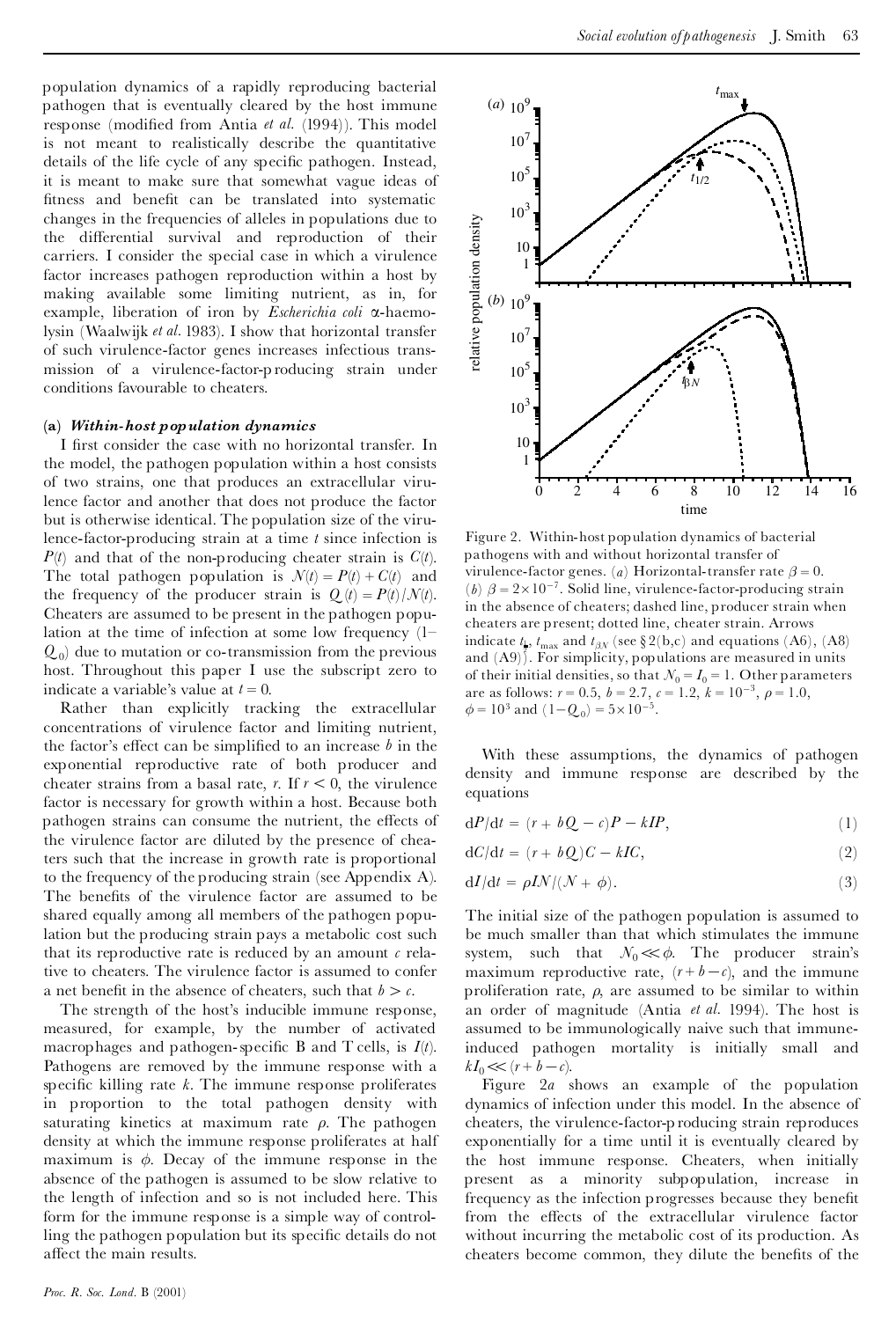

Figure 3. Infectious transmission as a function of the relative cost of virulence-factor production  $c/(r + b - c)$  for several values of (*a*) initial cheater frequency,  $(1-Q_0)$  and (*b*) horizontal transfer rate  $\beta$ . Horizontal transfer of virulence-factor genes increases infectious transmission at intermediate costs. Arrows in (*a*) indicate minimum cost for which equation  $(6)$  is satisfied. Arrows in  $(b)$  indicate maximum cost for which equation  $(9)$  is satisfied.  $(r + b - c) = 2.0, r = 0.5 \text{ and } \tau = 1. \text{ In } (a), \beta = 0. \text{ In } (b),$  $(1-Q_0) = 10^{-5}$ . Other parameters are as in figure 2.

virulence factor and in doing so reduce the growth rate of both pathogen populations. This also reduces the peak population size reached by the virulence-factor-p roducing strain.

To see how these dynamics depend on model para meters, consider an approximate expression for the size of the virulence-factor-p roducing population over the course of an infection,

$$
P(t > t_1) \approx \frac{P_0 e^{(r + b - c)t}}{(Q_0 + (1 - Q_0)e^{ct})^{b/c}} \exp\left[\frac{kI_1}{\rho}(1 - e^{\rho(t - t_1)})\right],
$$
\n(4)

where  $t_1$  is the time at which the growing pathogen population reaches a density  $\phi$  and  $I_1 = I(t_1)$  (see Appendix A for derivation). The numerator of the first term in equation (4) describes exponential growth of the producer strain under the beneficial effects of the virulence factor. The second term describes the eventual clearance of the pathogen by the host immune response. The denominator of the first term describes the reduction in growth rate of the producer strain associated with the increasing frequency of cheaters. As cheaters become common, growth of the producer strain decreases from a rate  $(r+b-c)$  to a net rate  $(r-c)$ . The reduction in growth rate occurs sooner for greater initial frequencies of cheaters and for greater costs of production of the virulence factor, but is independent of virulence-factor bene fits. In this model the virulence-factor-p roducing strain always decreases in frequency during an infection (see Appendix A).

## **(b)** *Epidemiology and infectious transmission*

Equations  $(1)$ – $(3)$  describe the dynamics of a pathogen population within a host, but in order to persist in a population of hosts a pathogen must be infectiously transmitted to at least one other susceptible individual, on average, per infection (Anderson & May 1991). In addition, the pathogen strain that causes the greatest number of secondary infections will, in the absence of multiply infected hosts, drive to extinction all other strains to which it provides immunity (Bremermann & Thieme 1989). Therefore, a complete consideration of pathogen fitness must consider a virulence factor's effect on infectious transmission.

I assume that the rate of infectious transmission is proportional to the number of pathogen cells released from an infected host, and thus proportional to the size of the pathogen population within the host at that time. While this is unlikely to be strictly true for many pathogens, more complicated models involving saturation effects do not give qualitatively different results (Antia *et al.* 1994). The total amount of secondary transmission, *T*, from a single infected host caused by the virulencefactor-producing strain is then given by the integral of pathogen density over time,

$$
T = \int_{0}^{\infty} \tau P(t) \mathrm{d}t,\tag{5}
$$

where  $\tau$  is the average number of infections caused per pathogen cell (Antia *et al.* 1994). Adaptation among endemic pathogens maximizes *T*with respect to biological constraints on reproduction and transmission (Bremer mann & Thieme 1989).

Figure 3*a* shows transmission of the producer strain as a function of the relative cost of virulence-factor production,  $c/(r + b - c)$ , and initial cheater frequency,  $(1-Q_0)$ . Relative cost is equivalent to the within-host selection coefficient favouring cheaters. For a given value of  $(r + b - c)$ , transmission is approximately constant at small costs but falls off exponentially above a certain threshold. This threshold corresponds to those conditions under which cheaters become common enough to significantly reduce the net growth rate of the pathogen population and thus reduce the maximum population density attained by the virulence-factor-p roducing strain. Since transmission is dominated by those times when pathogen density is highest, the peak density attained within a host is a major determinant of pathogen fitness.

While equation (5) is not amenable to analytical solution, an approximate condition for when cheaters become common enough to substantially reduce transmission can be found by comparing the time at which  $Q = 0.5$ ,  $t_{\frac{1}{2}}$ , to the time at which the producer strain reaches a peak density in the absence of cheaters,  $t_{\text{max}}$ . Examples of  $t_{\frac{1}{2}}$ and  $t_{\text{max}}$  are indicated in figure 2*a*. Cheaters substantially reduce transmission if  $t_{\frac{1}{2}} < t_{\text{max}}$  or, equivalently,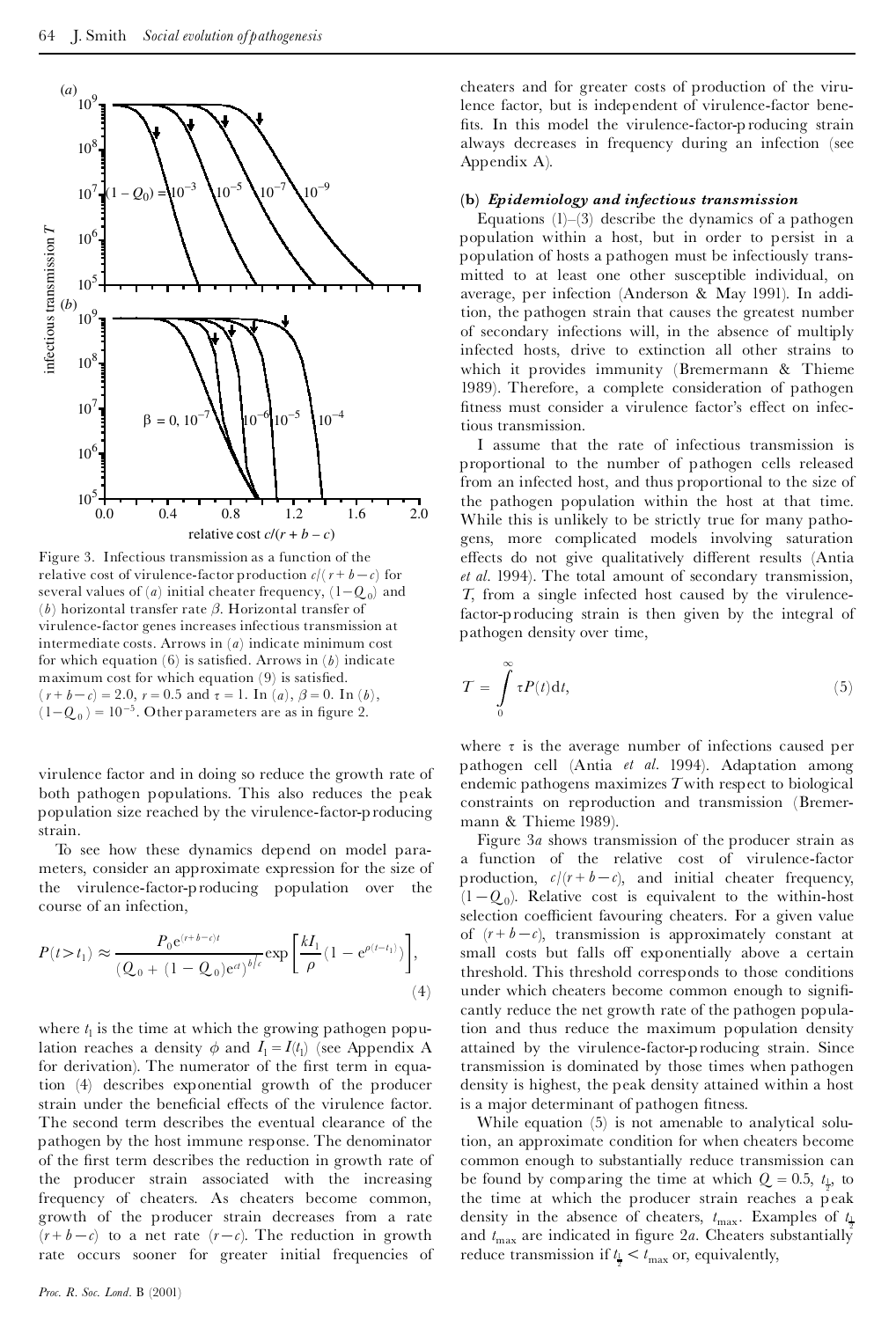$$
(1 - Q_0)^{\rho/c} \frac{r + b - c}{kI_0} \left(\frac{\phi}{eN_0}\right)^{\rho/(r + b - c)} > 1
$$
 (6)

(see Appendix A for derivation). Equation (6) shows that cheaters are more likely to reduce transmission of the producer strain for greater costs of virulence-factor production and for greater initial cheater frequencies, as shown in ¢gure 3*a*. In addition, cheaters are more likely to reduce transmission in infections of longer duration (caused, for example, by decreased  $k$  or increased  $\phi$ ). This occurs because longer infections allow more time for cheaters to become common enough to reduce the growth rate of the producer strain. Arrows in figure 3*a* indicate the minimum values of  $c/(r + b - c)$  for which equation (6) is satisfied.

A virulence-factor-p roducing strain can be maintained in a population of hosts despite interference from cheaters if the pathogen is sufficiently infectious and the virulence factor is sufficiently beneficial. Between-host epidemiological models similar to those described by Bonhoeffer  $\&$ Nowak (1994*a*) show that producers can be maintained as long as their basic reproductive number,  $R_0$  (Anderson & May 1991), is not reduced below 1 or below that of the cheater strain alone ( J. Smith, unpublished data). The former condition will depend on the density of hosts and the infectiousness of the pathogen, while the latter will depend on the relative values of *r* and  $(r + b - c)$ . If producers are maintained, then cheaters will also be maintained at some frequency due to recurrent within-host selection. It is also interesting to note that if the frequency of cheaters in an initial inoculum is correlated with their frequency in the previous infected host, then cheater interference with infectious transmission can be compounded from one infection to the next.

#### **(c)** *Virulence-factor mobility*

Now consider a virulence factor the genes of which can be transmitted horizontally between pathogen strains within a host through the action of conjugative plasmids or lysogenic phages. I assume that horizontal transfer has mass-action kinetics with transfer rate  $\beta$ , proportional to the product of producer and cheater densities. Accordingly, equations (1) and (2) are replaced by

$$
dP/dt = (r + bQ - c)P - kIP + \beta PC,
$$
\n(7)

$$
dC/dt = (r + bQ)C - kIC - \beta PC.
$$
\n(8)

This simple expression for horizontal transfer, based on infectious transmission in epidemiological models (Anderson & May 1991), has been shown to describe accurately the dynamics of plasmid transfer despite the fact that it ignores potential complications such as latent periods and saturation effects (Simonsen *et al.* 1990). For lysogenic phage it subsumes phage production, degradation and lysogeny into a single parameter.

Figure 2*b* shows an example of the within-host population dynamics of infection when virulence-factor genes are horizontally transmissible. As before, cheaters initially increase in frequency as the infection progresses and begin to slow the growth of the producer strain. Once the pathogen population reaches a density where  $\beta N > c$ , however, the net rate of horizontal transfer exceeds the metabolic cost of the virulence factor and cheaters decline rapidly in frequency as they acquire virulence-factor genes and become producers (see Appendix A). This allows the virulence-factor-p roducing population to reach a peak density nearly high as it would have been in the absence of cheaters. Due to the mass-action kinetics, horizontal transfer is most effective at reducing cheater frequency at high pathogen densities, which is when most infectious transmission occurs.

Figure  $3b$  shows infectious transmission for different values of the horizontal transfer rate,  $\beta$ . The main effect of horizontal transfer is to increase the threshold cost above which cheaters substantially reduce infectious transmission. There is thus a range of intermediate virulence-factor costs for which pathogens with horizontally transmissible virulence-factor genes cause many more secondary infections than those with non-mobile genes. It is in this region that horizontal transfer can be maintained by between-host selection to prevent cheating.

An approximate measure of the parameter range over which horizontal transfer is effective can be found by comparing the time at which a cheater-free population reaches a density where  $\beta N > c$ ,  $t_{\beta N}$ , to the time  $t_{\frac{1}{2}}$ described above. Horizontal transfer is effective in preventing cheaters from interfering with infectious transmission if  $t_{\beta N} < t_{\frac{1}{2}}$ , or equivalently,

$$
(1 - Q_0)^{1/\epsilon} \left(\frac{c}{\beta N_0}\right)^{1/(r+b-\epsilon)} < 1
$$
 (9)

(see Appendix A). Equation (9) shows that horizontal transfer is more effective for greater transfer rates, smaller metabolic costs and smaller initial cheater frequencies. It is also more effective for greater exponential growth rates, which allow the pathogen population to reach more quickly the critical within-host density where the net transfer rate exceeds the metabolic cost of the virulence factor. Arrows in ¢gure 3*b* indicate the maximum values of  $c/(r + b - c)$  for which equation (9) is satisfied. Thus, if equation  $(6)$  is satisfied such that cheaters reduce the fitness of a virulence-factor-p roducing pathogen, then selection will maintain horizontal transmission of virulence-factor genes if equation (9) is satis fied as well.

#### **3. DISCUSSION**

Using simple mathematical models, I have shown that selection on pathogens for infectious transmission between hosts can maintain virulence-factor genes on horizontally transmissible genetic elements if mutant pathogen strains can reap the bene¢ts of the virulence factor without paying its metabolic cost. Horizontal transfer forces would-be cheaters to produce the virulence factor. Since horizontal transfer would occur primarily between a pathogen strain and its cheating derivatives, this hypothesis provides a mechanism for the maintenance of virulence-factor mobility despite low levels of transfer between separate bacterial ecotypes (Karaolis *et al.* 1995; Beltrán *et al.* 1999).

I have modelled only the special case of pathogens that cause acute infection and factors that increase within-host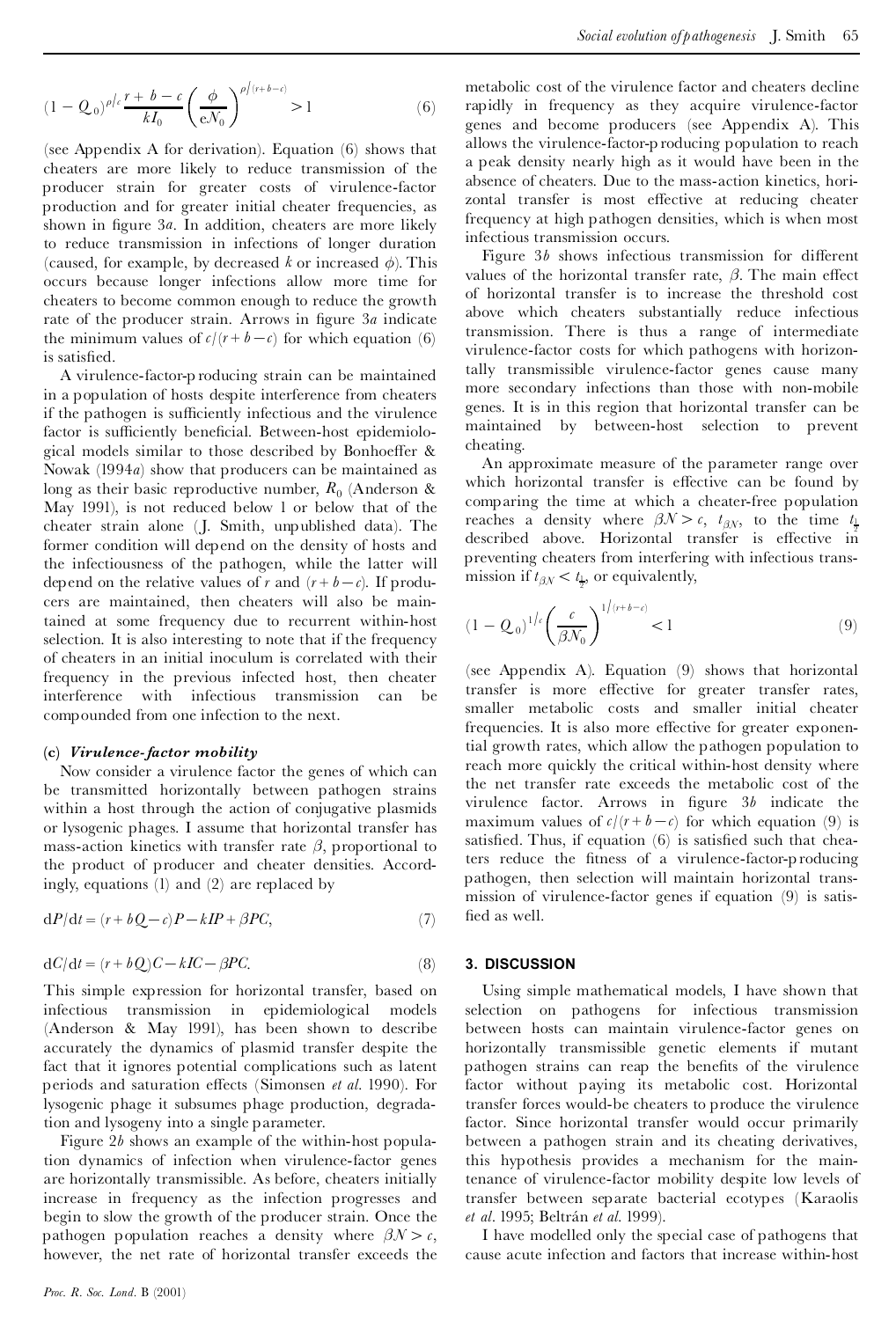growth but there is no obvious reason why the cheater hypothesis would not also apply to pathogens that cause persistent infections or to other types of virulence factors, such as those that aid in colonization of hosts or those that increase the infectiousness of released pathogen cells. Since extracellular complementation is potentially a very general phenomenon, this hypothesis can potentially explain the maintenance of horizontal transfer in many different pathogen species and for many different virulence factors. Indeed, the cheater hypothesis may also apply to non-virulence traits. This could include, for example, symbiotic nitrogen ¢xation in *Rhizobia* spp. where cheaters that do not fix nitrogen could still benefit from plant exudates (Van Rhijn & Vanderleyden 1995), antibiotic-resistance genes where cheaters that remain sensitive could still benefit from a detoxified local environment (Lundbäck & Nordström 1974), and anticompetitor bacteriocins where cheaters that do not synthesize the bacteriocin could still retain immunity (Durrett & Levin 1997).

## **(a)** *Predictions and empirical tests*

The cheater hypothesis makes a number of testable predictions. First, it predicts that the virulence factors carried by horizontally transmissible elements are those for which virulence-factor- defective mutants can be complemented extracellularly. This can be tested with simple co-infection experiments. Such cheating has been experimentally observed among toxins (Waalwijk *et al.* 1983), siderophores (Wolf & Crosa 1986), type III secretion systems (Hirano *et al.* 1999) and even some pili (Hammar *et al.* 1996; Wall *et al.* 1998). Second, the hypothesis predicts that there is a significant metabolic cost to virulence-factor production. Such a cost can be measured *in vivo* by the ability of cheaters to increase in frequency when rare (e.g. Hirano *et al.* 1999) or *in vitro* with competition experiments under laboratory conditions that induce production of the virulence factor. Finally, the hypothesis predicts that cheaters reduce the fitness of producing strains when the virulence factor is non-transmissible and that horizontal transfer reduces the fitness burden of cheaters. This can be tested if there exists a suitable experimental model for infectious transmission between hosts or by the ability of cheaters to dilute within-host benefits.

Note that support for these predictions would not rule out the possibility that other mechanisms may also be involved in maintaining horizontal transfer of virulencefactor genes. Empirical support would, however, reduce the need to invoke other mechanisms. For example, generation of novel pathogen strains through horizontal gene transfer (Karaolis *et al.* 1995;Whittam 1998) may simply be a coincidental side-effect of virulence-factor mobility.

#### **(b)** *Genetic regulation of horizontal transfer*

The cheater hypothesis accounts for the fact that horizontal transfer is sometimes genetically coordinated with virulence-factor expression, as seen in the tumourinducing plasmids of *Agrobacterium* spp. (Winans *et al.* 1999), the Shiga toxin phages of *E. coli* (Neely & Friedman 1998) and the cholera toxin phages of *V. cholerae* (Lazar & Waldor 1998). If horizontal transfer itself has some metabolic cost, then there would be selection to only express transfer functions when cheaters are likely to be present. Since cheaters only increase in frequency by foregoing the metabolic cost of virulence-factor production, this would be when the virulence factor is being expressed. In *Agrobacterium*, horizontal transfer is also correlated with high pathogen density via a plasmidborne quorum-sensing mechanism, a trait some have found puzzling (Winans *et al.* 1999). Under the cheater hypothesis, however, this can be seen as a mechanism for restricting transfer to those times when it is effective in reducing the frequency of cheaters, that is, only when the threshold condition  $\beta \mathcal{N} > c$  is met (figure 2*b*).

# **(c)** *Problems and limitations*

The simple model presented here ignores a number of complicated realities that pose significant challenges to the hypothesis. The first concerns the origin of cheaters. The model assumes that cheaters are present at some low frequency in the pathogen population at the beginning of an infection and includes no explicit term for their generation by mutation or loss of the mobile genetic element. This assumption is appropriate if the rate of generation of cheaters is small relative to the initial pathogen population size and to the metabolic cost of the virulence factor. For many pathogens, however, the initial infecting population can be very small, as few as ten cells for *Shigella dysenteriae* (DuPont *et al.* 1989). In such a case, cheaters would be entirely absent at first and not generated by mutation until some time later, when the population reaches a considerable size. This would lengthen the time required for cheaters to reach an appreciable frequency and would thus reduce the strength of selection for horizontal transfer.

Another concern is the genetics of cheating. Plasmids and phage often carry genes that inhibit super-infection by closely related elements (Ippen-Ihler & Skurray 1993; Ptashne 1992). The rate of transfer of virulence-factor genes to cheaters that retain these exclusion functions will be much less than for cheaters generated by the loss of the entire element. Similarly, cheaters could also evolve resistance to horizontal transfer. Thus, the effectiveness of horizontal transfer in insuring all pathogen cells produce a virulence factor depends sensitively on the genetic characteristics of cheaters that affect transfer rates.

There is also the potentially confounding factor of spatial structure within hosts. The model assumes that virulencefactor benefits are equally available to all pathogen strains within a host. In reality, pathogen cells may be clustered in microcolonies consisting of a single clone, such that the benefits of a secreted virulence factor may be preferentially experienced by clone-mates of the producing cells. This would reduce within-host selection for cheaters and subsequent selection for horizontal transfer.

Finally, the hypothesis only applies to virulence factors that increase pathogen fitness. It can thus explain the horizontal transfer of factors that increase colonization or infectious transmission, but not of factors that affect only the severity of the disease. The putative fitness benefits of many virulence factors are unknown.

## **(d)** *Pathogen virulence and social evolution*

Infection by multiple pathogen strains is often claimed to promote the evolution of increased virulence,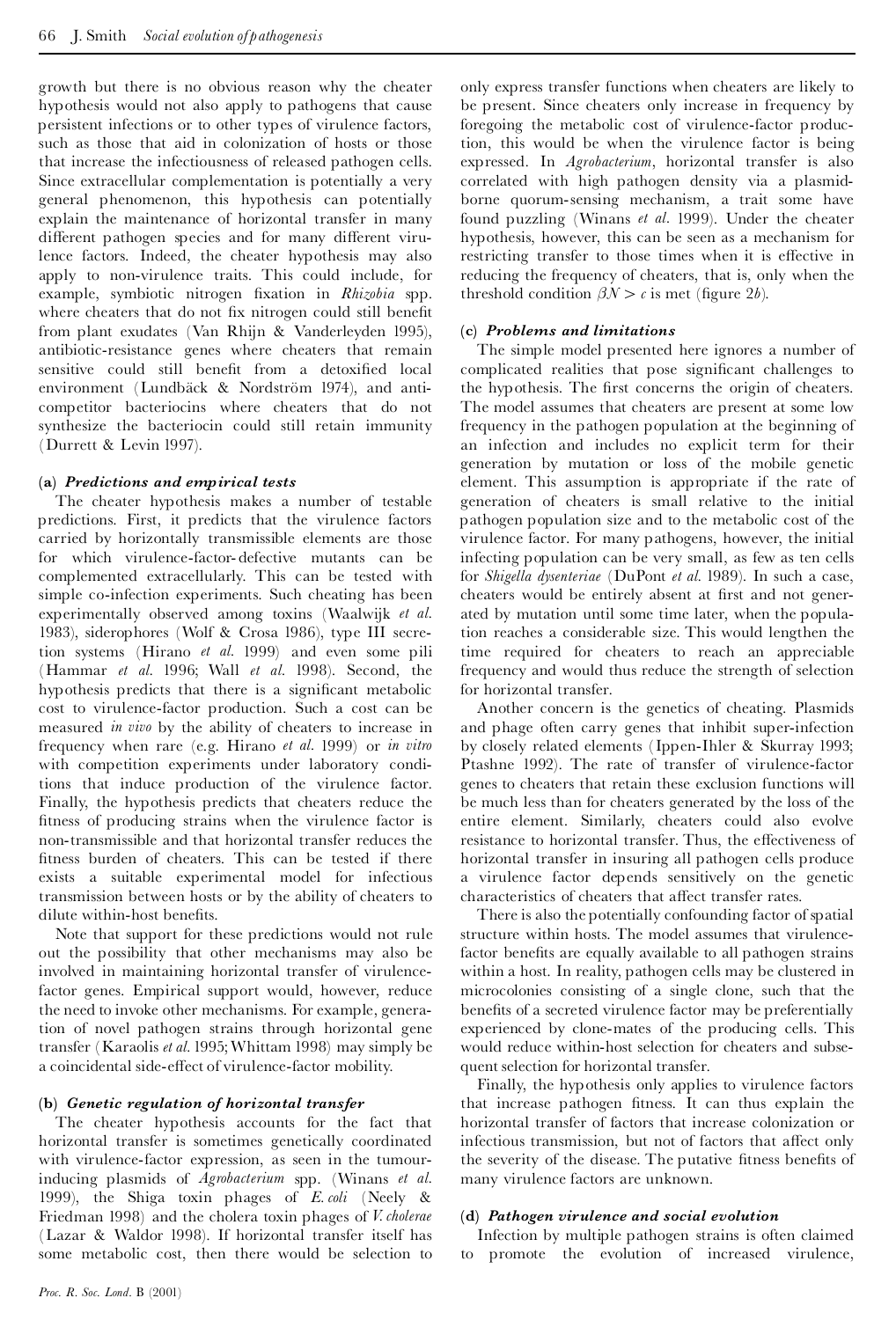increasing the relative value of within-host reproduction at the expense of host survival (Herre 1993; Nowak & May 1994; Frank 1996; Ebert & Mangin 1997). These studies assume that pathogen strains within a host are engaged in scramble competition for host resources and that virulence is a by-product of pathogen replication. For some pathogens, however, within-host reproduction may be a cooperative activity, involving secreted factors whose benefits are shared among pathogen strains (e.g. Bonhoeffer & Nowak 1994*b*). If virulence is primarily a consequence of these factors, then infection by multiple pathogen strains could promote the spread of cheaters and the evolution of decreased virulence. The cheaters would, in effect, act as hyperparasites (Taylor *et al.* 1998).

As protection against cheaters, horizontal transfer of genes for cooperative traits is a novel mechanism for the evolutionary maintenance of cooperation. This mechanism is distinct from (but complementary to) others such as kin selection (Hamilton 1964), intrademic group selection (Wilson 1975; Dugatkin & Reeve 1994), reproductive bribing (Reeve & Keller 1997), reciprocity (Trivers 1971) and policing (Frank 1995). For obvious reasons, however, horizontal transfer is a cooperative mechanism that is probably only available to bacteria and other unicellular micro-organisms. This mechanism also suggests that plasmids and phage have been co-opted to maintain cooperation among the very bacterial cells they originally evolved to parasitize.

Thanks to R. Antia, C. Bergstrom, S. Bordenstein, J. Bull, S. Frank, B. R. Levin, J. Logsdon, D. Queller, I. Stojiljkovic, J. Strassmann, F. Taddei and the *E. coli* Liberation Front for helpful discussion and comments on the manuscript. This work was sup ported by a Howard Hughes Medical Institute Predoctoral Fellowship to the author and a National Institutes of Health grant GM33782 to B. R. Levin.

#### **APPENDIX A**

The simple  $bQ$  term in equations (1) and (2) can be derived from a model with explicit variables for the concentrations of an extracellular virulence factor, *V*, and a limiting nutrient, *S*, that the virulence factor makes available. Instead of *bQ* , the growth rates of both producers and cheaters are increased by amount  $\alpha$ proportional to nutrient concentration. The virulence factor is produced by the producing strain at a rate  $\sigma$  and degraded at a rate  $\mu$ . Nutrients are liberated at rate  $\omega$ , proportional to virulence-factor concentration, and are consumed by both pathogen strains at a rate  $\varepsilon$ . Thus,

$$
dP/dt = (r + \alpha S - c)P - kIP,
$$
\n(A1)

$$
dC/dt = (r + \alpha S)C - kIC,
$$
\n(A2)

 $dV/dt = \sigma P - \mu V$ , (A3)

$$
\mathrm{d}S/\mathrm{d}t=\omega V-\varepsilon(P+C)S.\tag{A4}
$$

If the dynamics of virulence factor and nutrient concentration are much faster than those of the pathogen population, then at the quasi-steady state  $V = \sigma P/\mu$  and  $S = \sigma \omega Q / \mu \varepsilon$ . Using these values and defining  $b = \alpha \sigma \omega / \mu \varepsilon$ , equations (A1) and (A2) reduce to equations (1) and (2).

The change in frequency of the virulence-factorproducing strain under equations (1) and (2) is d*Q* /d*t* $= -Q(1-Q)$ *c*, which has the solution

$$
Q(t) = Q_0/(Q_0 + (1 - Q_0)e^{ct}).
$$
\n(A5)

Since d*Q* /d*t*is always negative and has equilibria only at  $Q = 1$  or 0, the producer strain always decreases in frequency over the course of an infection where cheaters are present. From equation (A5), the time at which  $Q_{.} = 0.5$  is

$$
t_{\frac{1}{2}} = \frac{1}{c} \ln \left( \frac{Q_0}{1 - Q_0} \right). \tag{A6}
$$

An approximate expression for the density of the producer strain can be found by separating the course of infection into two regions (Antia *et al.* 1994). Region (*i*) is defined as that time  $t < t_1$  where  $N \le \phi$ . In this region I make the approximations  $N \ll \phi$ ,  $kI \ll (r + b - c)$  and  $(1-Q) \ll 1$ . The rates of change of pathogen and immune response are then approximately d*N*/d*t*  $\approx (r + b - c)N$  and  $dI/dt \approx \rho I N/\phi$ , which have the solutions  $N(t < t_1) \approx N_0 e^{(r + b - c)t}$  and  $I(t < t_1) \approx I_0 e^{(\lambda - N_0)(r + b - c)\phi}$ . Thus,  $t_1 \approx [\ln(\phi/N_0)]/(r+b-c)$  and  $I_1 \approx I_0 e^{\rho/(r+b-c)}$ . Region  $(iii)$  is defined as  $t > t_1$ , where I make the approximation  $N \gg \phi$  such that  $dI/dt \approx \rho I$  and

$$
I(t > t_1) \approx I_1 e^{\rho(t - t_1)}.
$$
\n(A7)

Equation (4) can be obtained by substituting *Q* and *I* from equations  $(A5)$  and  $(A7)$  into equation  $(1)$  and then integrating from  $t_1$  to  $t$ . The approximate time at which a virulence-factor-p roducing pathogen reaches a peak density in the absence of cheaters,  $t_{\text{max}}$ , can be found by setting equation (1) equal to zero, setting  $Q = 1$ , substituting *I* from equation (A7) and solving for *t*,

$$
t_{\max} \approx \frac{1}{\rho} \ln \left[ \frac{r + b - c}{k I_0} \left( \frac{\phi}{e N_0} \right)^{\rho \left( \frac{r + b - c}{c} \right)} \right].
$$
 (A8)

With horizontal transfer of virulence-factor genes, the change in frequency of the producer strain under equations (7) and (8) is  $dQ/dt = Q(1-Q)(\beta \mathcal{N}-c)$ . Thus, cheaters decrease in frequency when  $\beta \mathcal{N} > c$ . The approximate time at which a growing pathogen population reaches a density where  $\beta N > c$  in the absence of cheaters  $t_{\beta N}$ , can be found by substituting  $\mathcal{N}(t) \approx \mathcal{N}_0 e^{(r + b - c)t}$  into  $\beta N = c$  and solving for *t*,

$$
t_{\beta N} \approx \frac{1}{r + b - c} \ln\left(\frac{c}{\beta N_0}\right). \tag{A9}
$$

#### **REFERENCES**

- Ahmer, B. M. M., Tran, M. & Heffron, F. 1999 The virulence plasmid of *Salmonella typhimurium* is self-transmissible. *[J.](http://pinkerton.catchword.com/nw=1/rpsv/0021-9193^28^29181L.1364[nlm=9973370]) Bacteriol.* **181**, [1364^1368.](http://pinkerton.catchword.com/nw=1/rpsv/0021-9193^28^29181L.1364[nlm=9973370])
- Anderson, R. M. & May, R. M. 1991 *Infectious diseases of humans.* Oxford University Press.
- Antia, R., Levin, B. R. & May, R. M. 1994 Within-host population dynamics and the evolution and maintenance of microparasite virulence. *Am. Nat.* **144**, [457^472.](http://pinkerton.catchword.com/nw=1/rpsv/0003-0147^28^29144L.457[csa=0003-0147^26vol=144^26iss=3^26firstpage=457])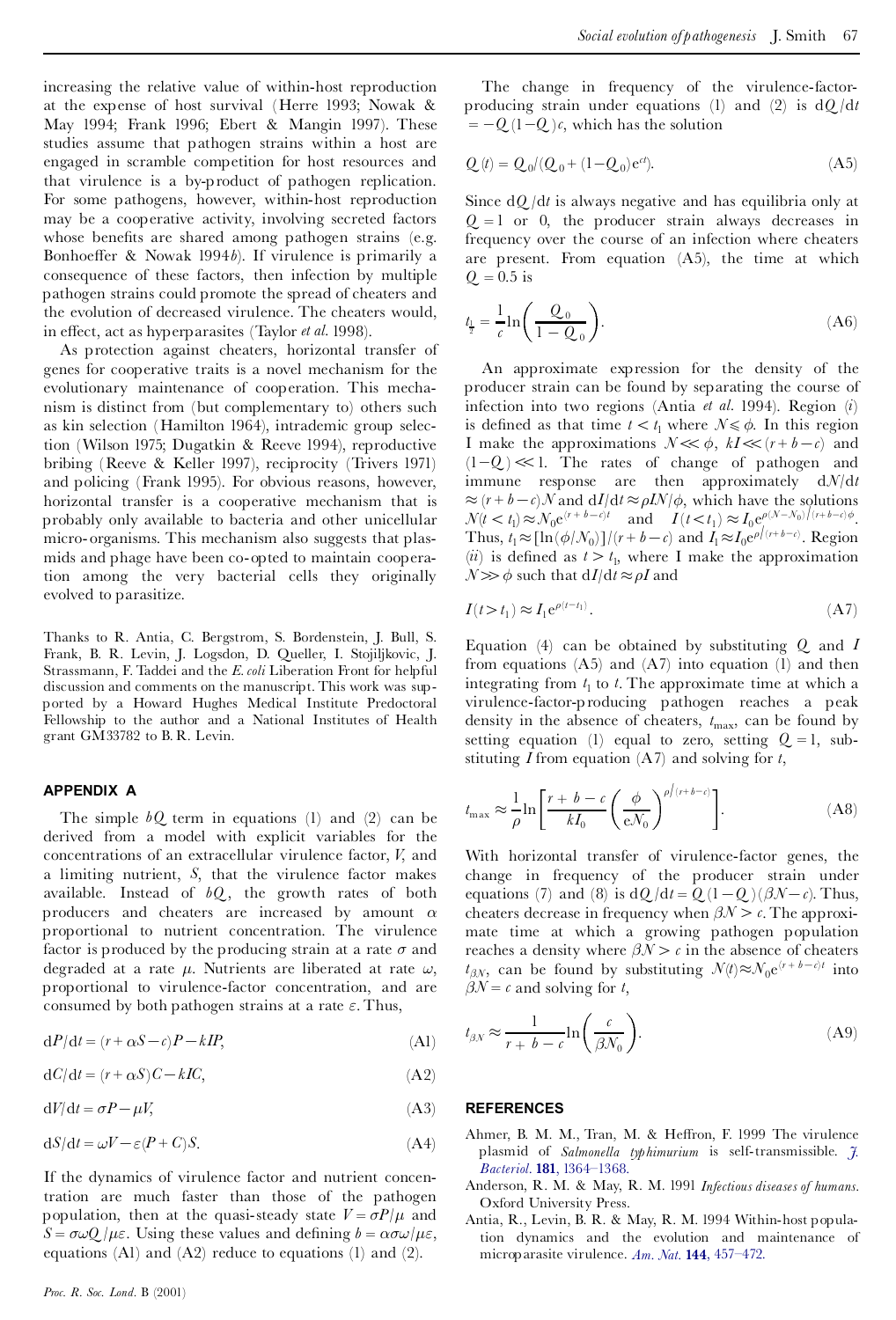- Beltrán, P., Delgado, G., Navarro, A., Trujillo, F., Selander, R. K. & Cravioto, A. 1999 Genetic diversity and population structure of *Vibrio cholerae*. *J. Clin. [Microbiol.](http://pinkerton.catchword.com/nw=1/rpsv/0095-1137^28^2937L.581[nlm=9986816])* **37**, 581^590.
- Bender, C. L., Malvick, D. K. & Mitchell, R. E. 1989 Plasmidmediated production of the phytotoxin coronatine in *Pseudomonas syringae* pv. *tomato*. *J. Bacteriol.* **171**, [807^812.](http://pinkerton.catchword.com/nw=1/rpsv/0021-9193^28^29171L.807[csa=0021-9193^26vol=171^26iss=2^26firstpage=807,nlm=2536682])
- Bergstrom, C. T., Lipsitch, M. & Levin, B. R. 2000 Natural selection, infectious transfer, and the existence conditions for bacterial plasmids. *Genetics* **155**, [1505^1579.](http://pinkerton.catchword.com/nw=1/rpsv/0016-6731^28^29155L.1505[nlm=10924453])
- Betley, M. J. & Mekalanos, J. J. 1985 Staphylococcal enterotoxin A is encoded by phage. *Science* **229**, [185^187.](http://pinkerton.catchword.com/nw=1/rpsv/0036-8075^28^29229L.185[csa=0036-8075^26vol=229^26iss=4709^26firstpage=185,nlm=3160112])
- Bonhoeffer, S. & Nowak, M. A. 1994a Mutation and the evolution of virulence. *Proc. R. Soc. Lond.* B **258**, 133^140.
- Bonhoeffer, S. & Nowak, M. A. 1994b Intra-host versus interhost selection: viral strategies of immune function impairment. *Proc. Natl Acad. Sci. USA* **91**, [8062^8066.](http://pinkerton.catchword.com/nw=1/rpsv/0027-8424^28^2991L.8062[nlm=8058757])
- Bremermann, H. J. & Thieme, H. R. 1989 A competitive exclusion principle for pathogen virulence. *J. [Math.](http://pinkerton.catchword.com/nw=1/rpsv/0303-6812^28^2927L.179[nlm=2723551]) Biol.* **27**, [179^190.](http://pinkerton.catchword.com/nw=1/rpsv/0303-6812^28^2927L.179[nlm=2723551])
- Bull, J. J., Molineux, I. J. & Rice, W. R. 1991 Selection of benevolence in a host^parasite system. *Evolution* **45**, [875^882.](http://pinkerton.catchword.com/nw=1/rpsv/0014-3820^28^2945L.875[csa=0014-3820^26vol=45^26iss=4^26firstpage=875])
- Dugatkin, L. A. & Reeve, H. K. 1994 Behavioral ecology and levels of selection: dissolving the group selection controversy. *Adv. Study Behav.* **23**, 101^133.
- DuPont, H. L., Levine, M. M., Hornick, R. B. & Formal, S. B. 1989 Inoculum size in shigellosis and implications for expected mode of transmission. *J. Infect. Dis.* **159**, [1126^1128.](http://pinkerton.catchword.com/nw=1/rpsv/0022-1899^28^29159L.1126[csa=0022-1899^26vol=159^26iss=6^26firstpage=1126,nlm=2656880])
- Durrett, R. & Levin, S. 1997 Allelopathy in spatially distributed populations. *J.Theor. Biol.* **185**, [165^171.](http://pinkerton.catchword.com/nw=1/rpsv/0022-5193^28^29185L.165[csa=0022-5193^26vol=185^26iss=2^26firstpage=165,nlm=9344720])
- Eberhard, W. G. 1990 Evolution in bacterial plasmids and levels of selection. *Q. Rev. Biol.* **65**, [3^22.](http://pinkerton.catchword.com/nw=1/rpsv/0033-5770^28^2965L.3[nlm=2186429])
- Ebert, D. & Mangin, K. L. 1997 The influence of host demography on the evolution of virulence of a microsporidian gut parasite. *Evolution* **51**, [1828^1837.](http://pinkerton.catchword.com/nw=1/rpsv/0014-3820^28^2951L.1828[csa=0014-3820^26vol=51^26iss=6^26firstpage=1828])
- Falkow, S. 1975 *Infectious multiple drug resistance*. London: Pion.
- Figueroa-Bossi, N. & Bossi, L. 1999 Inducible prophages contribute to *Salmonella* virulence in mice. *Mol. Microbiol.* **33**, 167^176.
- Frank, S. A. 1995 Mutual policing and repression of competition in the evolution of cooperative groups. *Nature* **377**, 520^522.
- Frank, S. A. 1996 Models of parasite virulence. *Q. Rev. [Biol.](http://pinkerton.catchword.com/nw=1/rpsv/0033-5770^28^2971L.37[nlm=8919665])* **71**,  $37 - 78$
- González Jr, J. M., Brown, B. J. & Carlton, B. C. 1982 Transfer of *Bacillus thuringensis* plasmids coding for d-endotoxin among strains of *B. thuringensis* and *B. cereus*. *Proc. Natl [Acad.](http://pinkerton.catchword.com/nw=1/rpsv/0027-8424^28^2979L.6951[csa=0027-8424^26vol=79^26iss=22^26firstpage=6951,nlm=6294667]) Sci. USA* **79**, [6951^6955.](http://pinkerton.catchword.com/nw=1/rpsv/0027-8424^28^2979L.6951[csa=0027-8424^26vol=79^26iss=22^26firstpage=6951,nlm=6294667])
- Groman, N. B. 1953 The relation of bacteriophage to the change of *Corynebacterium diptheriae* from avirulence to virulence. *Science* **117**, 297^299.
- Hamilton, W. D. 1964 The genetical evolution of social behaviour. Part I. *[J.Theor.](http://pinkerton.catchword.com/nw=1/rpsv/0022-5193^28^297L.1[nlm=5875341]) Biol.* **7**, 1^16.
- Hammar, M., Bian, Z. & Normark, S. 1996 Nucleatordependent intercellular assembly of adhesive curli organelles in *Escherichia coli. Proc. Natl Acad. Sci. USA* **93**, [6562^6566.](http://pinkerton.catchword.com/nw=1/rpsv/0027-8424^28^2993L.6562[nlm=8692856])
- Hayashi, T., Baba, T., Matsumoto, H. & Terawaki, Y. 1990 Phage-conversion of cytotoxin production in *Pseudomonas aeruginosa*. *Mol. Microbiol.* **4**, [1703^1709.](http://pinkerton.catchword.com/nw=1/rpsv/0950-382X^28^294L.1703[csa=0950-382X^26vol=4^26iss=10^26firstpage=1703])
- Herre, E. A. 1993 Population structure and the evolution of virulence in nematode parasites of ¢g wasps. *[Science](http://pinkerton.catchword.com/nw=1/rpsv/0036-8075^28^29259L.1442[csa=0036-8075^26vol=259^26iss=5100^26firstpage=1442])* **259**, [1442^1445.](http://pinkerton.catchword.com/nw=1/rpsv/0036-8075^28^29259L.1442[csa=0036-8075^26vol=259^26iss=5100^26firstpage=1442])
- Hirano, S. S., Charkowski, A. O., Collmer, A., Willis, D. K. & Upper, C. D. 1999 Role of the Hrp type III protein secretion system in growth of *Pseudomonas syringae* pv. *syringae* B728a on host plants in the ¢eld. *Proc. Natl Acad. Sci. USA* **96**, [9851^9856.](http://pinkerton.catchword.com/nw=1/rpsv/0027-8424^28^2996L.9851[nlm=10449783])
- Ippen-Ihler, K. & Skurray, R. A. 1993 Genetic organization of transfer-related determinants on the sex factor F and related plasmids. In *Bacterial conjugation* (ed. D. B. Clewell), pp. 23^52. NewYork: Plenum.
- Johnson, L. P. & Schlievert, P. M. 1984 Group A streptococcal phage T12 carries the structural gene for pyrogenic exotoxin type A. *Mol. Gen. Genet.* **194**, [52^56.](http://pinkerton.catchword.com/nw=1/rpsv/0026-8925^28^29194L.52[nlm=6374381])
- Kaper, J. B. & Hacker, J. (eds) 1999 *Pathogenicity islands and other mobile virulence elements*.Washington, DC: ASM Press.
- Karaolis, D. K. R., Lan, R. & Reeves, P. R. 1995 The sixth and seventh cholera pandemics are due to independent clones separately derived from environmental, nontoxigenic, non-O1 *Vibrio cholerae*. *J. Bacteriol.* **177**, [3191^3198.](http://pinkerton.catchword.com/nw=1/rpsv/0021-9193^28^29177L.3191[nlm=7768818])
- Karaolis, D. K. R., Omara, S., Maneval Jr, D. R., Johnson, J. A. & Kaper, J. B. 1999 A bacteriophage encoding a pathogenicity island, a type-IV pilus and a phage receptor in cholera bacteria. *Nature* **399**, 375^379.
- Lazar, S. & Waldor, M. K. 1998 ToxR-independent expression of cholera toxin from the replicative form of CTX©. *[Infect.](http://pinkerton.catchword.com/nw=1/rpsv/0019-9567^28^2966L.394[nlm=9423889]) Immun.* **66**, [394^397.](http://pinkerton.catchword.com/nw=1/rpsv/0019-9567^28^2966L.394[nlm=9423889])
- Lenski, R. E. & Bouma, J. 1987 Effects of segregation and selection on instability of plasmid pACYC184 in *Escherichia coli* B. *J. Bacteriol.* **169**, [5314^5316.](http://pinkerton.catchword.com/nw=1/rpsv/0021-9193^28^29169L.5314[csa=0021-9193^26vol=169^26iss=11^26firstpage=5314,nlm=3312174])
- Lundbäck, A. & Nordström, K. 1974 Effect of R-factor-mediated drug-metabolizing enzymes on survival of *Escherichia coli* K-12 in presence of ampicillin, chloramphenicol, or streptomycin. *[Antimicrob.](http://pinkerton.catchword.com/nw=1/rpsv/0066-4804^28^295L.492[nlm=4618459]) Agents Chemother.* **5**, 492^499.
- Maynard Smith, J. & Szathma¨ry, E. 1995 *The major transitions in evolution.* Oxford University Press.
- Mirold, S., Rabsch, W., Rohde, M., Stender, S., Tschäpe, H., Rüssmann, H., Igwe, E. & Hardt, W.-D. 1999 Isolation of a temperate bacteriophage encoding the type III effector protein SopE from an epidemic *Salmonella typhimurium* strain. *Proc. Natl Acad. Sci. USA* **96**, [9845^9850.](http://pinkerton.catchword.com/nw=1/rpsv/0027-8424^28^2996L.9845[nlm=10449782])
- Murray, B. E., Evans Jr, D. J., Penaranda, M. E. & Evans, D. G. 1983 CFA/I-ST plasmids: comparison of enterotoxigenic *Escherichia coli* (ETEC) of serogroups O25, O63, O78, and O128 and mobilization of an R factor-containing epidemic ETEC isolate. *J. Bacteriol.* **153**, [566^570.](http://pinkerton.catchword.com/nw=1/rpsv/0021-9193^28^29153L.566[csa=0021-9193^26vol=153^26iss=1^26firstpage=566,nlm=6336743])
- Neely, M. N. & Friedman, D. I. 1998 Functional and genetic analysis of regulatory regions of coliphage H-19B: location of shiga-like toxin and lysis genes suggest a role for phage functions in toxin release. *Mol. Microbiol.* **28**, 1255^1267.
- Nowak, M. A. & May, R. M. 1994 Superinfection and the evolution of parasite virulence. *Proc. R. Soc. Lond.* B **255**, [81^89.](http://pinkerton.catchword.com/nw=1/rpsv/0962-8452^28^29255L.81[csa=0962-8452^26vol=255^26iss=1342^26firstpage=81,nlm=8153140])
- O'Brien, A. D., Newland, J. W., Miller, S. F., Holmes, R. K., Smith, H.W. & Formal, S. B. 1984 Shiga-like toxin-converting phages from *Escherichia coli* strains that cause hemorrhagic colitis or infantile diarrhea. *Science* **226**, [694^696.](http://pinkerton.catchword.com/nw=1/rpsv/0036-8075^28^29226L.694[nlm=6387911])
- Ochman, H., Lawrence, J. G. & Groisman, E. A. 2000 Lateral gene transfer and the nature of bacterial innovation. *Nature* **405**, 299^304.
- Ptashne, M. 1992 *A genetic switch: phage*  $\lambda$  *and higher organisms*, 2nd edn. Cambridge, UK: Blackwell.
- Reeve, H. K. & Keller, L. 1997 Reproductive bribing and policing as evolutionary mechanisms for the suppression of within-group selfishness. *Am. Nat.* **150**, S42-S58.
- Riley, M. A. & Gordon, D. M. 1999 The ecological role of bacteriocins in bacterial competition. *Trends [Microbiol.](http://pinkerton.catchword.com/nw=1/rpsv/0966-842X^28^297L.129[csa=0966-842X^26vol=7^26iss=3^26firstpage=129])* **7**, [129^133.](http://pinkerton.catchword.com/nw=1/rpsv/0966-842X^28^297L.129[csa=0966-842X^26vol=7^26iss=3^26firstpage=129])
- Simonsen, L., Gordon, D. M., Stewart, F. M. & Levin, B. R. 1990 Estimating the rate of plasmid transfer: an end-point method. *J. Gen. Microbiol.* **136**, [2319^2325.](http://pinkerton.catchword.com/nw=1/rpsv/0022-1287^28^29136L.2319[nlm=2079626])
- Smith, H. W. & Halls, S. 1968 The transmissible nature of the genetic factor in *Escherichia coli* that controls enterotoxin production. *J. Gen. Microbiol.* **52**, 319^334.
- Taylor, D. R., Jarosz, A. M., Lenski, R. E. & Fulbright, D. W. 1998 The acquisition of hypovirulence in host^pathogen systems with three trophic levels. *Am. Nat.* **151**, [343^355.](http://pinkerton.catchword.com/nw=1/rpsv/0003-0147^28^29151L.343[csa=0003-0147^26vol=151^26iss=4^26firstpage=343])
- Trivers, R. L. 1971 The evolution of reciprocal altruism. *Q. Rev. Biol.* **46**, 35^57.